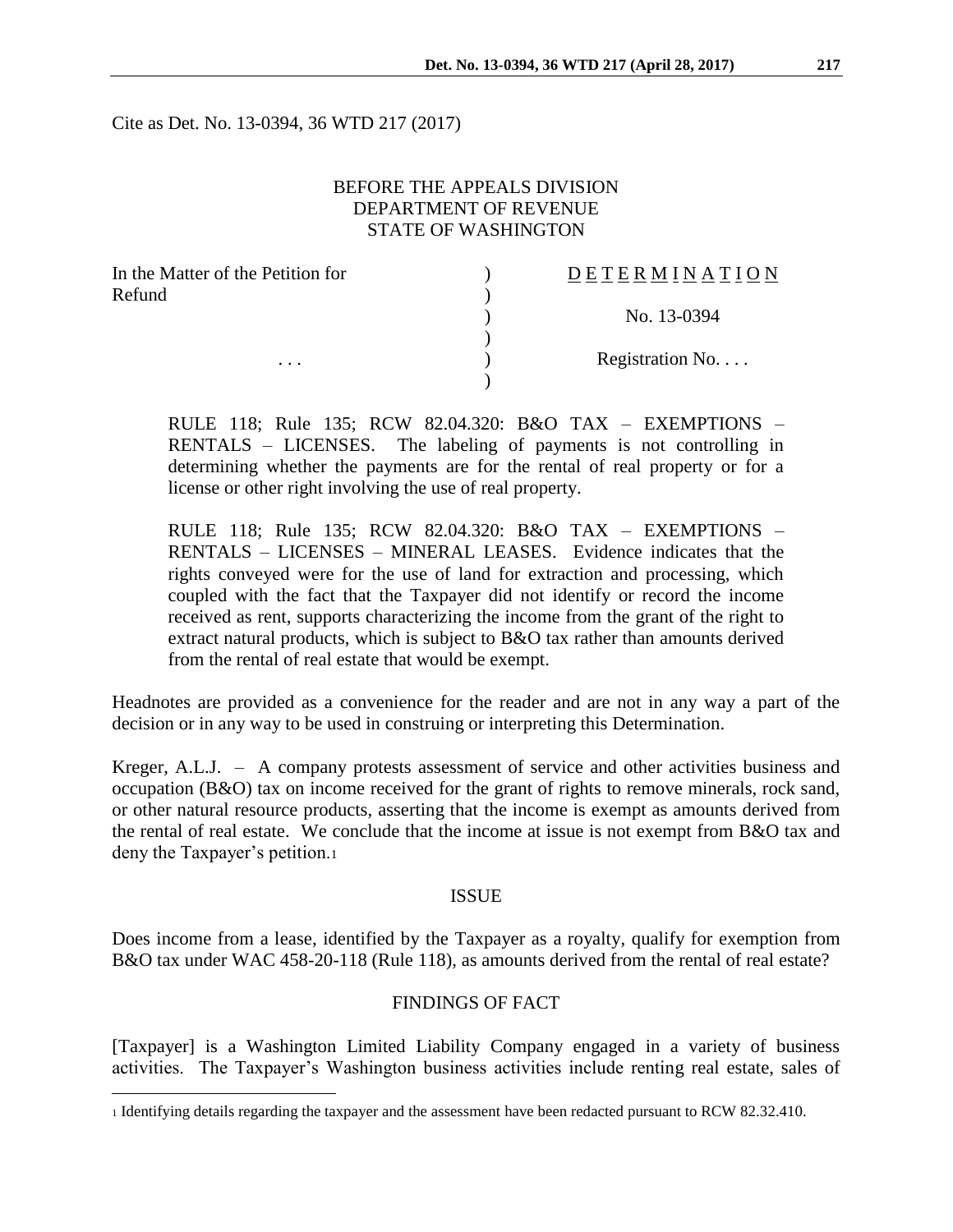agricultural products, selling crushed rock that is extracted and manufactured by the Taxpayer, income from leasing mining property, and the operation of a golf range. The Audit Division of the Department of Revenue (Department) conducted an audit of the Taxpayer's business activities for the period of January 1, 2008, through September 30, 2011. This audit resulted in the assessment of additional tax in the amount of  $\$\ldots$  2 The Taxpayer timely paid the assessment in full and filed an appeal protesting a portion of the tax assessed.

Specifically, the Taxpayer challenged the re-characterization of income, that it believes is derived from the rental of real property as income received for the grant of rights to remove minerals, rock sand, or other natural resource products, subject to service and other activities (Service) B&O tax.

The income at issue is derived from real property owned by the Taxpayer in . . . , Washington. In 1998, the Taxpayer sold a construction company to . . . [an out-of-state] corporation [(Tenant)]. In conjunction with this sale, the Taxpayer entered into a "Lease and Operating Agreement ( . . . )" (Agreement) with [Tenant]. The Taxpayer had been extracting sand and gravel from this property for use in its construction activities, as well as for sale to others. The Taxpayer also operates a . . . farm on a portion of the property. The Taxpayer intends to eventually develop the property at the conclusion of the lease.

The Taxpayer records the income derived from Tenant under the Agreement as a royalty on its books and records and for federal tax purposes.

On appeal, the Taxpayer provided a full copy of the Agreement. The Agreement covers three elements, the real property owned by the Taxpayer – "The Property"; a lease from the State of Washington for real property adjacent to the Taxpayer's property to which the Taxpayer owned a Mining Contract – "The State Lease"; and another adjacent parcel of property leased by the Taxpayer "The . . . Parcel." Agreement, Recitals A-C.

The Agreement sets out an intent for the use of the property as:

 $\overline{a}$ 

The parties intend that Tenant use the Property in the manner it has been used in the past for stockpiling, selling and/or processing Sand and Gravel excavated from the State Land until the Sand and Gravel resource on the State Land is depleted, as described in this Lease. Thereafter, the parties intend that Tenant will extract Sand and Gravel from the Property and sell the material or process it on the Property, all in accordance with the terms of this Lease

Agreement, Recitals E. The Term of the Agreement is 30 years. Agreement Section 2.2.

Under the Agreement, the Taxpayer received basic rent and production royalties. The basic rent is set as a fixed amount increasing annually from \$ . . . to \$ . . . over a 20 year period.

<sup>2</sup> The assessment included \$ . . . in additional tax due, comprised of: \$ . . . in retail sales tax, \$ . . . in retailing B&O tax,  $\$\dots$  in wholesaling B&O tax,  $\$\dots$  in service and other activities B&O tax, a credit of  $(\$\dots)$  for use tax paid in error, \$ . . . in manufacturing tax, and multiple activities tax credit of  $(\$ \dots)$  and  $\$ \dots$  in extracting B&O tax; plus \$ . . . in interest. No penalties were included in the assessment.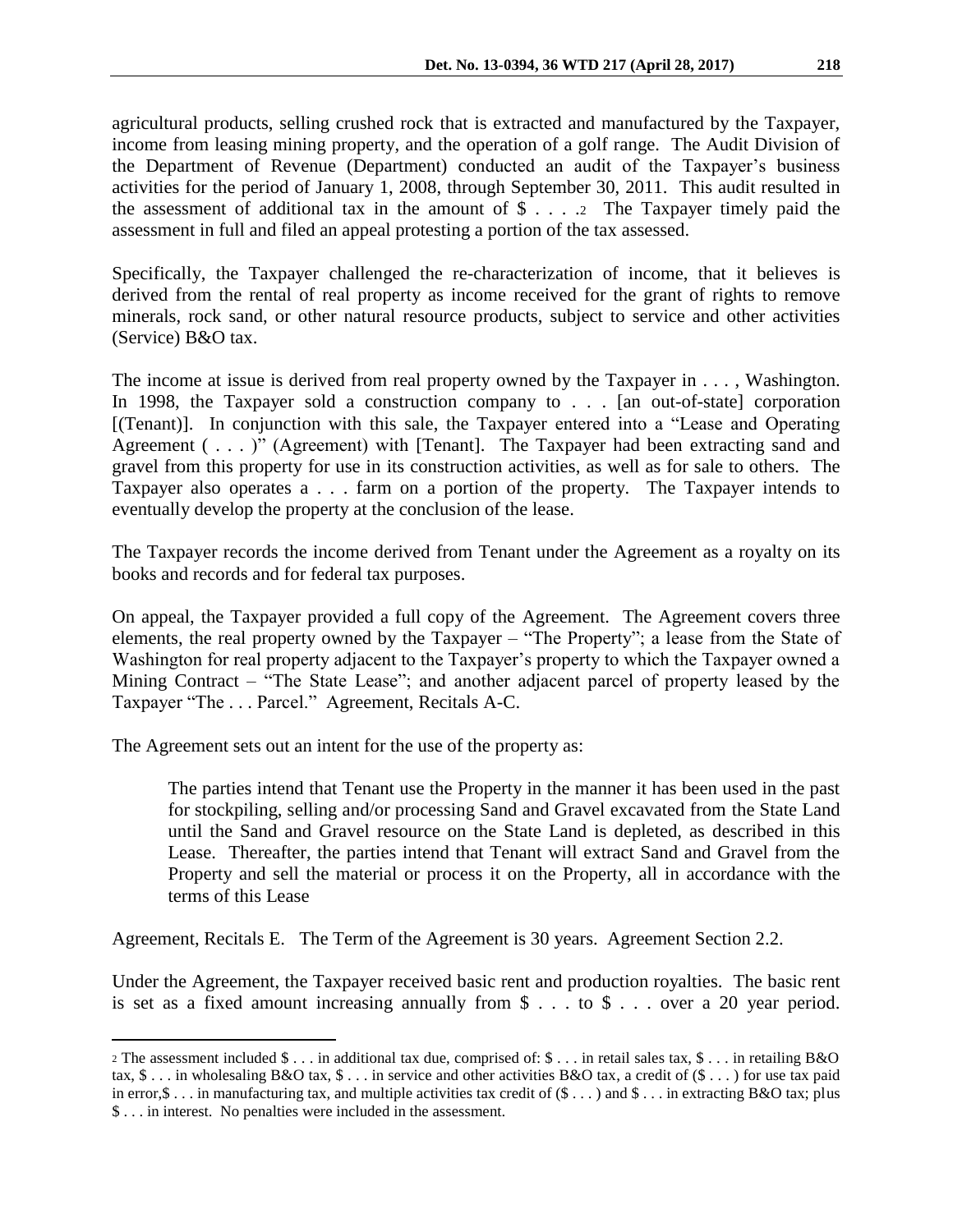Agreement, section 8.1. The rent is to be paid monthly in equal installments. *Id.* No basic rent is due in the  $21<sup>st</sup>$  through the  $30<sup>th</sup>$  year of the lease. *Id.* Production Royalties are defined as additional rent. Agreement, section 8.2. The Production Royalties are based on the weight of materials shipped from the property on the first 500,000 tons of material shipped from the property. Agreement, section 8.2  $& 8.3$ . The production royalties are paid as advance minimum royalties, which are absolute, and nonrefundable and additional production royalties if material is removed in excess of the assumed minimum tonnage. Agreement, section 8.6.

The Taxpayer also reserves the right to use a portion of the property. Agreement Section 4. The reserved rights include the right to use and develop a portion of the property, to remove topsoil, to purchase the Tenant's products, dispose of farm waste on the property, maintain a trailer residence on the property, reserves an access easement, the right to place backfill soil on excavated portion of the property, and reserves the right to all merchantable timber standing on the property. Agreement Section 4.

# ANALYSIS

The Washington B&O tax is a gross receipts tax that is levied on the privilege of engaging in business in the state of Washington. RCW 82.04.220. The tax rate varies based on the type of business activity that a taxpayer engages in and the statute provides numerous classifications of activities. *See generally* RCW 82.04.260. RCW 82.04.290(2) provides for a "catch-all" classification for business or service activities not expressly enumerated in the statute.

WAC 458-20-135(5) ("Rule 135(5)") addresses the taxation of granting another the right to extract: "Royalties or charges in the nature of royalties for granting another the privilege or right to remove minerals, rock, sand, or other natural resource product are subject to the service and other activities B&O tax." The rule adds that "[i]come derived from the sale of rental or real property, whether designated as royalties or another term, is exempt of the B&O tax." *Id.* Taxpayer has granted Lessee the right to remove sand and gravel from its land. Thus, Taxpayer is subject to service and other activities B&O tax, unless a specific exemption applies.

WAC 458-20-118 ("Rule 118") provides that amounts derived from the sale and rental of real estate are exempt from taxation under the business and occupation tax. For purposes of determining whether an interest in real estate is a lease or rental, Rule 118 states:

A lease or rental of real property conveys an estate or interest in a certain designated area of real property with an exclusive right in the lessee of continuous possession against the world, including the owner, and grants to the lessee the absolute right of control and occupancy during the term of the lease or rental agreement. An agreement will not be construed as a lease of real estate unless a relationship of "landlord and tenant" is created thereby. Rule 118(1) (Emphasis added).

In distinguishing between the rental of real estate and a license to use real property, the latter of which is not entitled to the exemption from B&O tax, Rule 118(3) further provides:

A license grants merely a right to use the real property of another but does not confer exclusive control or dominion over the same. Usually, where the grant conveys only a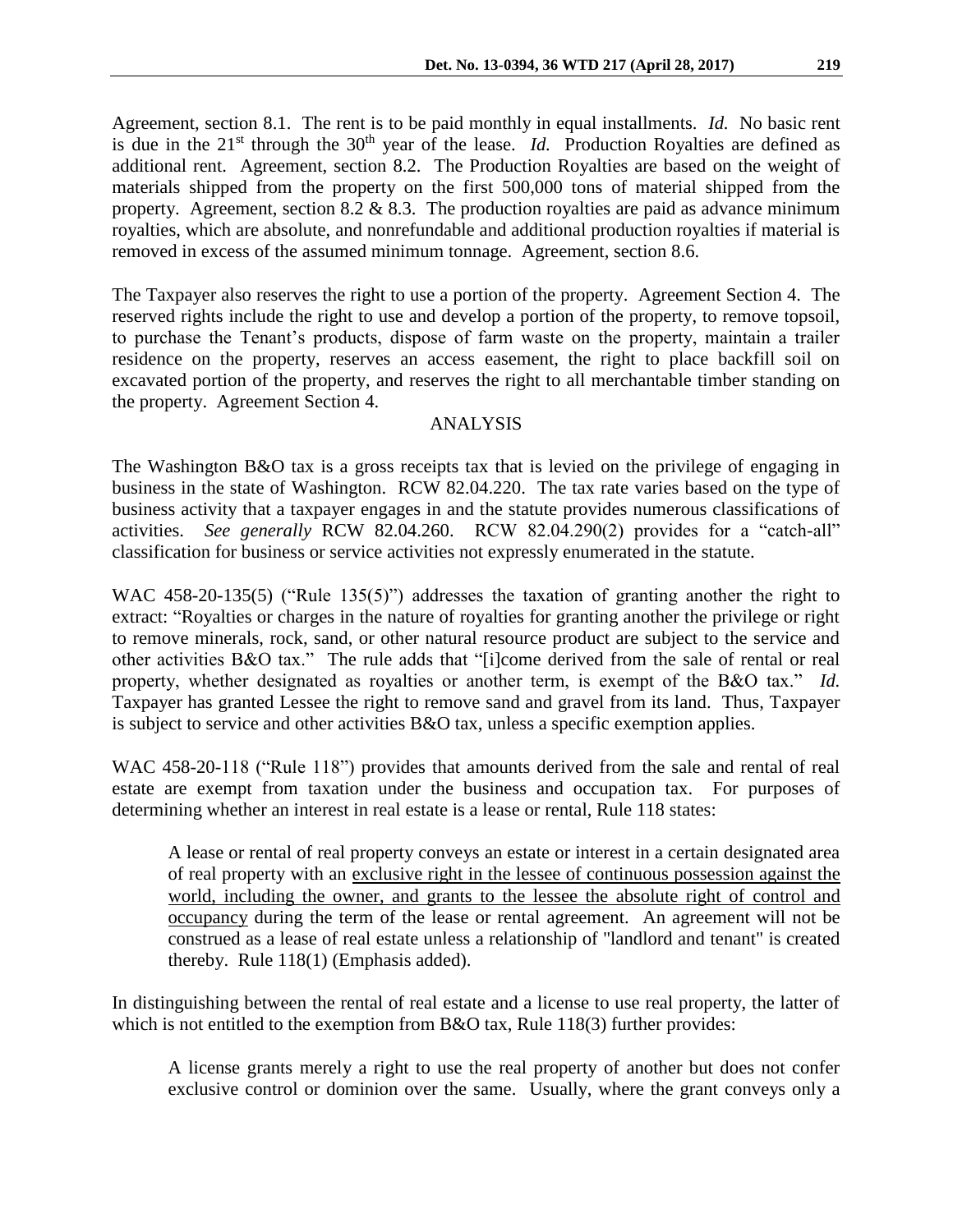license to use, the owner controls such things as lighting, heating, cleaning, repairing, and opening and closing the premises.

Thus, under Rule 118, the principal difference between a lease and a license is the right of exclusive possession and control over the premises, including against the owner. *See also Lacey Nursing Home, Inc. v. Department of Revenue*, 103 Wn. App. 169, 11 P.3d 839 (2000). However, Rule 118 does not address whether a mineral lease should be treated like the rental of real property or a license to use real property.

The Department considered the taxation of a mineral lease in Determination No. 00-154ER, 21 WTD 298 (2002), in which it held that Washington courts would likely characterize a mineral lease as a profit a prendre, rather than a lease of real estate. A profit a prendre, or a profit, is the right to remove some substance from another's land, such as sand, rock, or minerals, and is traditionally regarded as a right of use (like a license), not a right of possession. 17 WILLIAM B. STOEBUCK ET AL., WASHINGTON PRACTICE, REAL ESTATE §6.3 (2d ed. 2004). A right of possession confers the legal right to exclude all persons from all parts of the land, while the holder of a profit may only prevent other persons from interfering with its limited purpose. *Hoglund v. Omak Wood Products, Inc.*, 81 Wn. App. 501, 505, 914 P.2d 1197, 1201 (1996) (citing 17 STOEBUCK, *supra*, at §2.1) (emphasis added). The limited purpose of the profit should be stated in the creating instrument or may be implied from the usage made. 17 STOEBUCK, *supra*, at §2.1.

As previously discussed, Rule 118(1) identifies the touchstone of a lease or rental of real estate for purposes of the B&O tax as the "exclusive right in the lessee of continuous possession against the world, including the owner, and grants to the lessee the absolute right of control." While many of the provisions in the Agreement at issue may also appear in ordinary landlordtenant leases, they do not address the fundamental question of exclusive and continuous possession required by Rule 118 and, therefore, are not determinative in resolving the issue of whether the Agreement creates a leasehold or a profit a prendre, or mineral lease.

In this case, we conclude that the Agreement at issue is closer to a mineral lease rather than the rental of real property.3 We note that the intent of the agreement addressed the use of the property primarily as the extraction and processing of sand and gravel from the property. Agreement, Recitals E. Additionally, the operating plan and majority of the terms of the Agreement relate to the extraction of sand and gravel. Finally, the significant and varied rights reserved to the Taxpayer under the Agreement are inconsistent with conveying an absolute right to control to the Tenant.

 $\overline{a}$ 

<sup>3</sup> We note that many elements common in mineral leases, or profits a prendre, also contain elements common in the rental of real property. Mineral leases are frequently structured in a manner similar to triple net leases and the holder of the profit is customarily required to indemnify the landowner. And, profits are frequently assignable with the landowner's consent, which may not be unreasonably withheld. *See, e.g.*, *Lang v. Walker's Paving, Inc.*, 121 Wn. App. 1015, 2004 WL 863679 (2004); *Adams v. Washington Brick, Lime & Mfg. Co.*, 38 Wn. 243, 80 P. 446 (1905). And finally, Lessee's right to a share of condemnation proceedings is consistent with other profits a prendre. *See* Determination No. 00-154ER, supra (citing City of Phoenix v. South Bank Corporation, 133 Ariz. 90, 649 P.2d 293 (1982) (finding that a contract in which the "buyer" in a sand and gravel "sales contract" was entitled to compensation upon a taking was a profit a prendre).